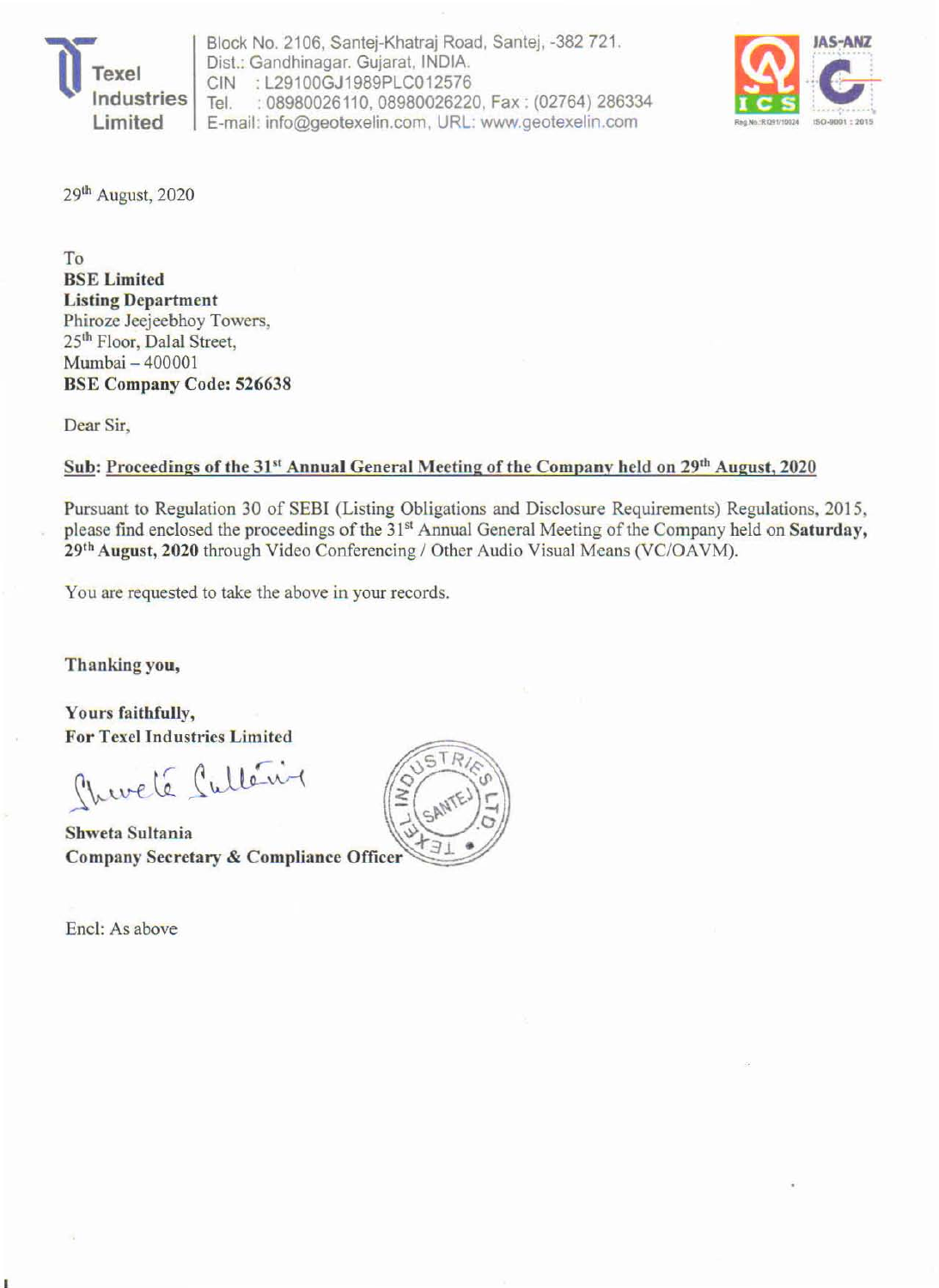

Block No. 2106, Santej-Khatraj Road, Santej, -382 721. Dist.: Gandhinagar. Gujarat, INDIA. CIN : L29100GJ1989PLC012576<br>Tel. : 08980026110.08980026220 : 08980026110, 08980026220, Fax: (02764) 286334 E-mail: info@geotexelin.com, URL: www.geotexelin.com



## PROCEEDINGS OF THE 31ST ANNUAL GENERAL MEETING

The 31<sup>st</sup> Annual General Meeting (AGM) of the Company was held on 29<sup>th</sup> August, 2020 at 11:00 a.m. through Video Conferencing / Other Audio Visual Means (VC/OA VM) in compliance with the provisions of the Companies Act, 2013. Securities and Exchange Board of India (Listing Obligations and Disclosure Requirements) Regulations, 2015, General Circular No. 20/2020 dated 5<sup>th</sup> May, 2020 read with General Circular Nos. 14/2020 dated 8<sup>th</sup> April, 2020 and 17/2020 dated 13<sup>th</sup> April, 2020 issued by the Ministry of Corporate Affairs.

The Company Secretary welcomed the Members to the 31<sup>st</sup> AGM of the Company. Mr. Kirit Mehta, Chairman & Independent Director of the Company presided over the meeting and requested the Company Secretary to ascertain the quorum of the meeting. Thereafter, the Company Secretary ascertained the requisite quorum and with the permission of the Chairman, she called the meeting to be in order. It was noted :hat all the Board Members were present in the AGM through VC/OAVM, except Mr. Naresh R Mehta, Non-Executive Director, who could not attend the meeting due to unavoidable circumstances and with the permission of the Chairman, the Company Secretary took on record the Directors and Auditors present in the AOM.

The Company Secretary introduced the Board Members present in the meeting and stated that the Chairman of the Audit Committee, Nomination and Remuneration Committee and the Stakeholders Relationship Committee were present in the meeting.

The representatives of the Statutory Auditors. Secretarial Auditors and Internal Auditors were also present in the meeting through VC/OAVM.

The Company Secretary informed the Members that requisite registers and other relevant documents are available for inspection by the Members.

Thereafter. the Chairman delivered his speech and he briefed about the Company's operations and financial performance for the financial year ended March 31, 2020. He also informed the Members about the company's future prospects, expansion plans, business opportunities etc. He also briefed the Members about the impact of Covid-19 pandemic on the business, operations and performance of the Company. Thereafter. the Company Secretary with the permission of the Chairman commenced the formal proceedings of the 31<sup>st</sup> AOM.

The Company Secretary informed the Members that pursuant to the provisions of Section 108 of the Companies Act, 2013 read with Rule 20 of the Companies (Management and Administration) Rules, 2014, as amended from time to time and Regulation 44 of SEBI (LODR) Regulations, 2015, the Company had provided the remote e-voting facility to the Members of the Company to exercise and cast their votes in proportion to their shareholding as on the cut-off date i.e. 22<sup>nd</sup> August, 2020. Remote E-Voting was kept open from Tuesday,  $25<sup>th</sup>$  August, 2020 at 10:00 a.m. to Friday, 28<sup>th</sup> August, 2020 till 5:00 p.m. Members who were present in the AGM through VC/OAVM and had not cast their votes electronically were provided an opportunity to cast their votes during the meeting through e-voting system made available during the AGM.

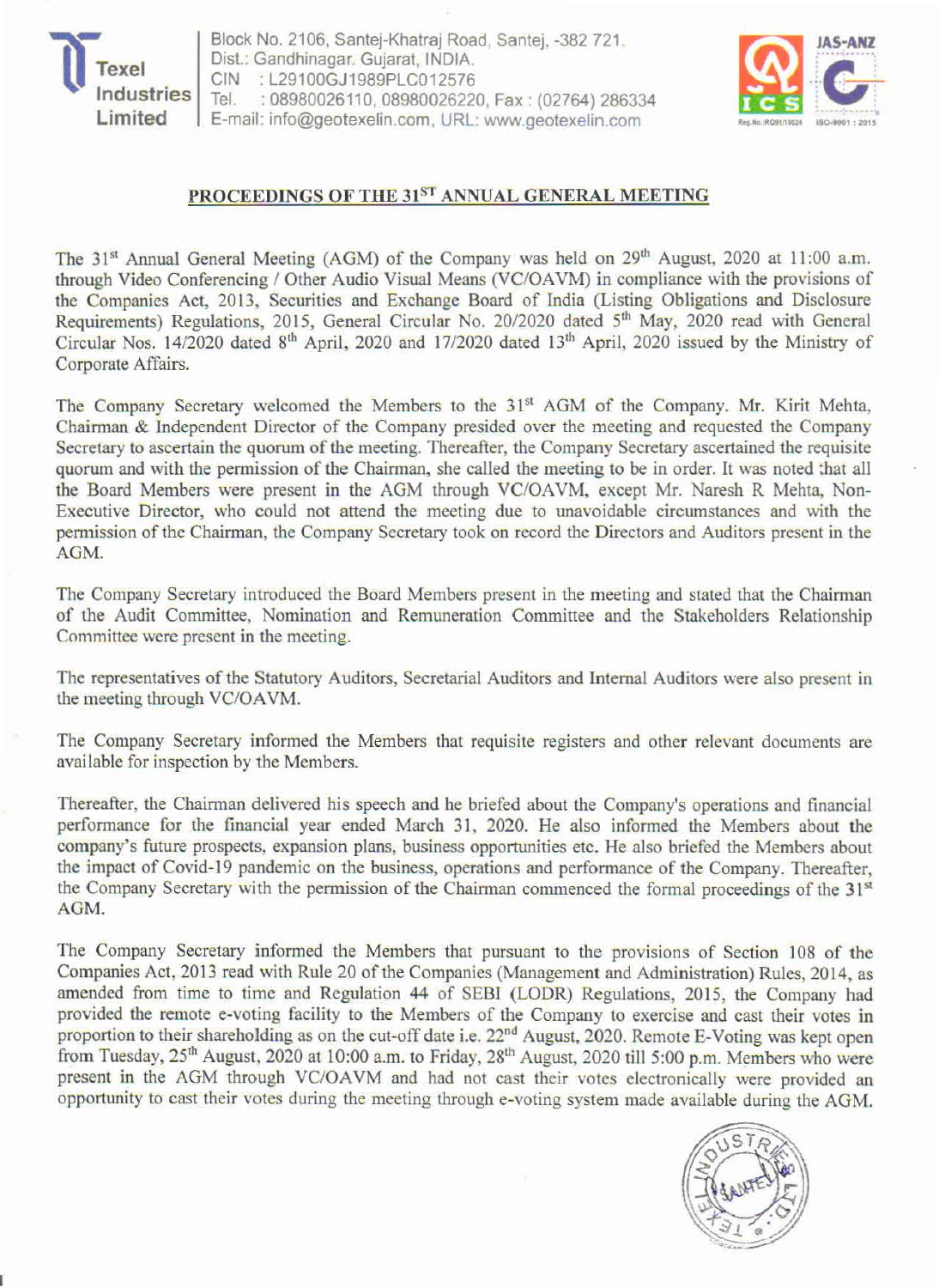



The Members were thereafter briefed about the procedure for e-voting during the AGM. The Members had cast their votes accordingly.

The Company has appointed M/s. D.A. Rupawala & Associates, Chartered Accountants, Ahmedabad as scrutinizers for independently scrutinizing the remote e-voting process and e-voting system available during the 31<sup>st</sup> AGM in a fair and transparent manner.

With the permission of the Members present in the meeting, the Notice convening the AGM, the Directors Report and the Auditors Report as sent by electronic mode to all Members whose email addresses are registered with the RTA of the Company/ Depository Participant(s) and also available on the Company's website www.geotexelin.com were taken as read.

The following items of business as set out in the Notice of 31<sup>st</sup> AGM were transacted in the AGM:

| Item<br>No.    | <b>Agenda</b> Item                                                                                                                                                                                                                                                                                                                                          | <b>Type of</b><br><b>Resolution</b> |
|----------------|-------------------------------------------------------------------------------------------------------------------------------------------------------------------------------------------------------------------------------------------------------------------------------------------------------------------------------------------------------------|-------------------------------------|
|                | <b>Ordinary Business:</b>                                                                                                                                                                                                                                                                                                                                   |                                     |
|                | Adoption of Audited Standalone Financial Statements of the<br>a.<br>Company for the financial year ended 31.03.2020 and the Reports of<br>the Board of Directors and Auditors thereon; and<br>b. Adoption of Audited Consolidated Financial Statements of the<br>Company for the financial year ended 31.03.2020 and the Report of<br>the Auditors thereon. | Ordinary                            |
| $\overline{2}$ | Appointment of a Director in place of Mr. Naresh Ramniklal Mehta (DIN:<br>02888018), who retires by rotation and being eligible, offers himself for re-<br>appointment                                                                                                                                                                                      | Ordinary                            |
|                | <b>Special Business:</b>                                                                                                                                                                                                                                                                                                                                    |                                     |
| 3              | Raising of funds by issue of Securities.                                                                                                                                                                                                                                                                                                                    | Special                             |
| $\overline{4}$ | Variation in terms of remuneration of Mr. Shailesh Ramniklal Mehta,<br>Managing Director of the Company                                                                                                                                                                                                                                                     | Special                             |

Thereafter, the Company Secretary requested the Members to cast their votes through e-voting system made available during the AGM in case they have not casted their votes through remote e-voting system and informed that the facility for e-voting will remain open for 15 minutes after the conclusion of the meeting.

The combined results of the remote e-voting as well as e-voting during the AGM would be announced within 48 hours from the conclusion of the AGM and the voting results along with the Scrutinizer's Report would be intimated to SSE and shall also be uploaded on the Company's website www.geotexelin.com and on the website of the agency www.evotingindia.com